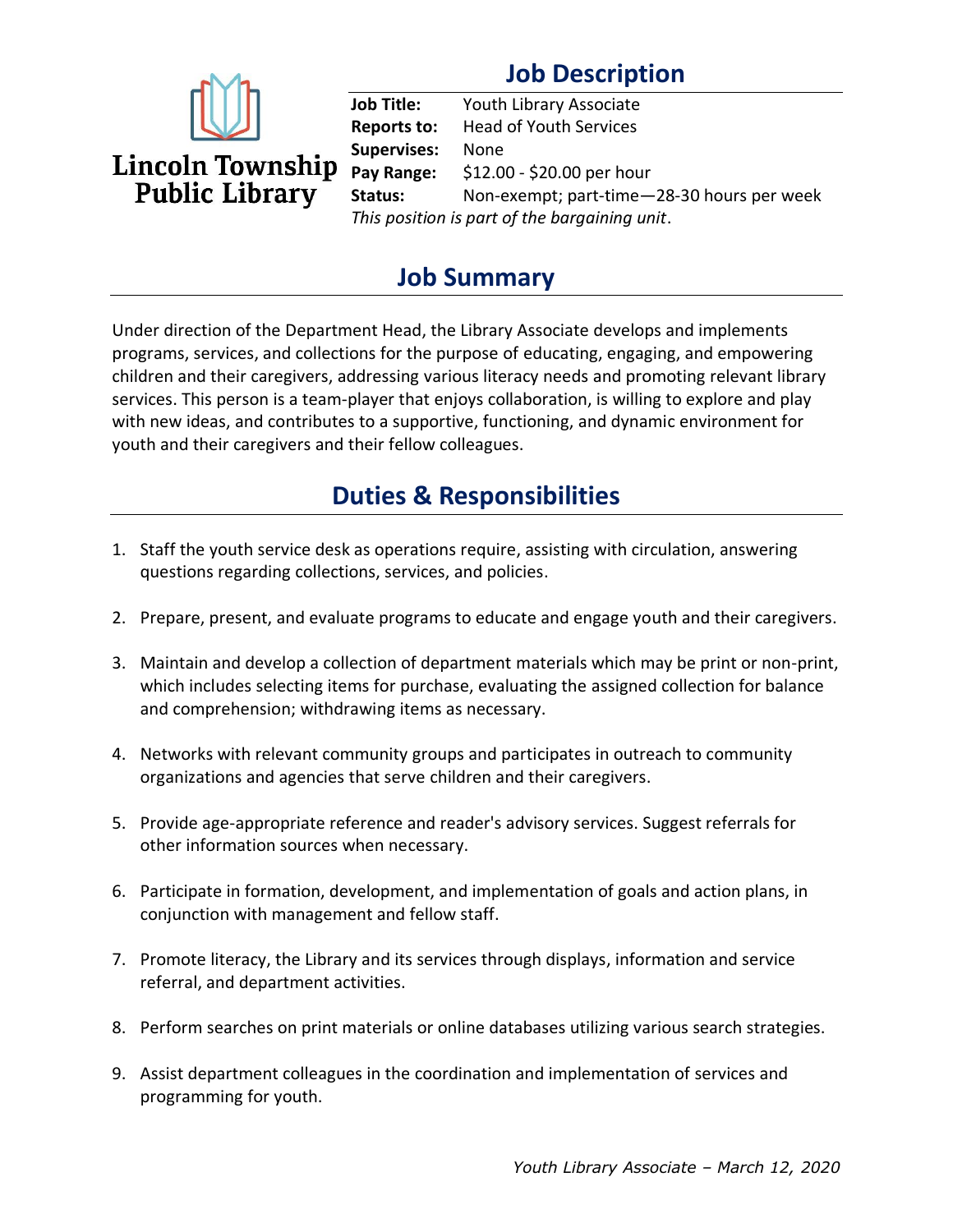- 10. Continually identify new ideas and opportunities for department while improving upon past and current activities.
- 11. Prepare and submit monthly narrative reports and statistics to supervisor.
- 12. Uphold policies and procedures, recommending changes and request training as necessary.
- 13. Orient library patrons to the library and its services.
- 14. Maintain a clean and tidy work area.
- 15. Perform other related work as required or assigned by supervisor.

### **Education, Experience and Training**

Applicant possesses a two-year degree from a recognized college in a related field plus some library experience, OR, an equivalent combination of education and experience substituting on the basis of one year of experience for each year of education.

Successful prior experience working with youth.

Customer service experience or other successful work with members of the public. Professional experience working in a public library preferred.

Working knowledge and understanding of basic library principles, procedures and philosophy of service.

Working knowledge of how to access and use public library computer software operations (e.g. integrated library systems; online databases, etc) preferred.

One to two years' experience in a library environment preferred.

#### **Job Requirements**

- 1. Customer satisfaction-oriented.
- 2. Strong organizational, time-management, and interpersonal skills.
- 3. Effective verbal and written communication skills. Must be able to read, write, and understand the English language.
- 4. Attention to detail, accuracy, and mathematical skills; ability to perform repetitive tasks quickly and accurately.
- *Youth Library Associate – March 12, 2020* 5. Computer skills and visual acuity necessary to effectively access and read information on the computer. Must be comfortable using email, performing internet and online database searches, and utilizing basic office software including word processing and spreadsheets.